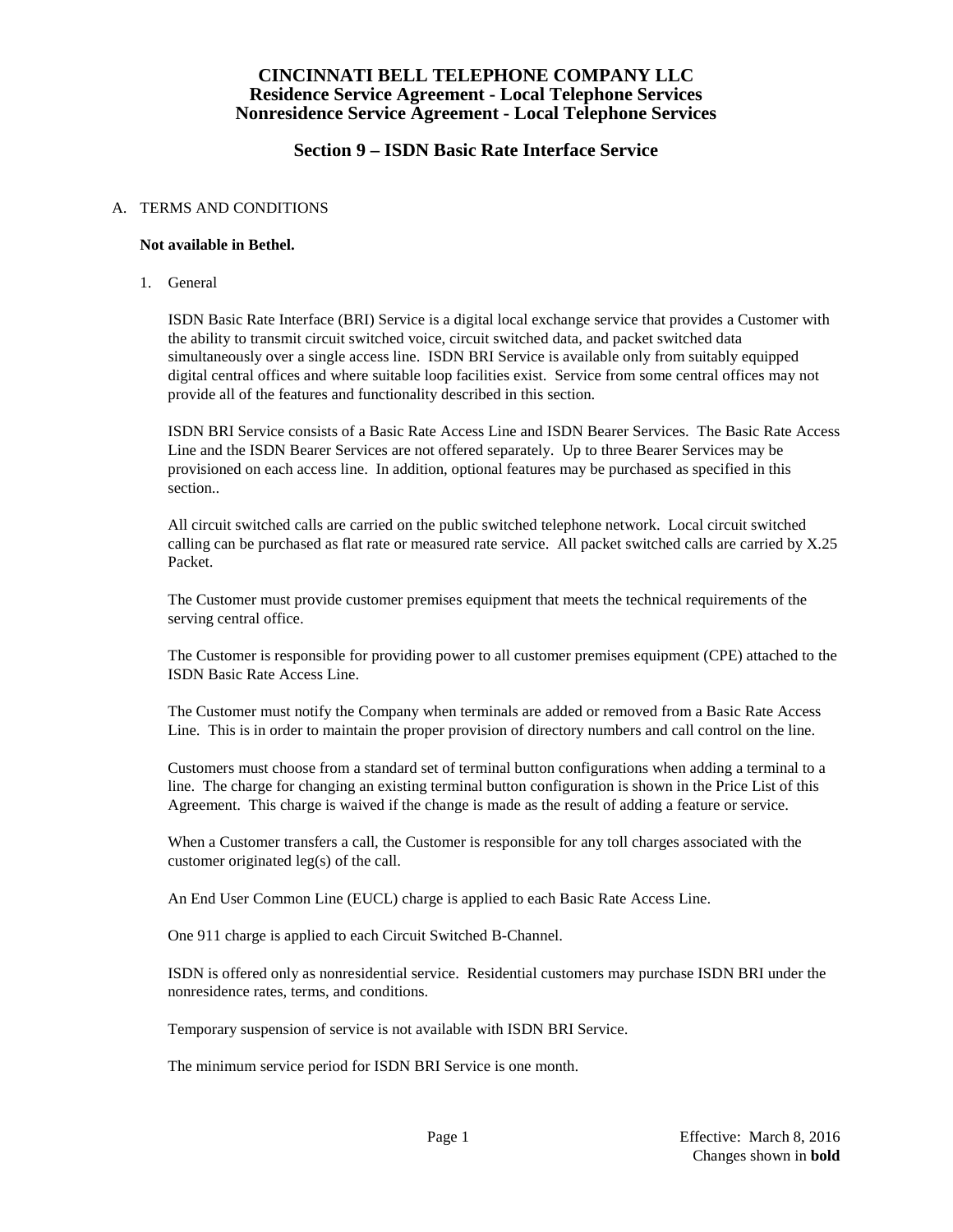### **Section 9 – ISDN Basic Rate Interface Service**

1. General (Continued)

When placing an order for service(s) a Customer may request a service date that is sooner than the standard interval service date. If the Company agrees to and meets the requested expedite date, an expedite charge will apply and will be in addition to installation charges and all other nonrecurring charges.

2. Basic Rate Access Line

A Basic Rate Access Line is a digital line from the Customer's location to the Company central office which transports one or more ISDN Bearer Services. A Basic Rate Access Line can carry up to two B-Channel Bearer Services and one D-Channel Bearer Service. All selected Bearer Services can operate on the Access Line simultaneously.

Each terminal (voice or data set) that the Customer places on a Basic Rate Access Line will be assigned a directory number. The Customer must notify the Company of the number of terminals that will be used on each Basic Rate Access Line. A maximum of eight (8) terminals may be connected to a Basic Rate Access Line.

3. ISDN Bearer Services

ISDN Bearer Services define the types of traffic that the Basic Rate Access Line will carry. A Basic Rate Access Line can carry up to two B-Channel Bearer Services and one D-Channel Bearer Service simultaneously.

A Circuit Switched B-Channel provides a 56 kbps or 64 kbps circuit switched service which can be used for either voice or data traffic. The call type (voice or data) can be changed on a call by call basis.

When multiple circuit switched terminals are connected to a Basic Rate Access Line with two Circuit Switched B-Channels, the user can specify how the terminals contend for use of the two B-Channels. Each B-Channel can be directly assigned for use by one terminal, or it can be available for use by multiple terminals.

Circuit Switched B-Channels may be purchased with either flat rate or measured rate service. Flat rate local calling is included in the flat rate B-Channel service option. Measured rate B-Channels will be billed for local usage. Mixing flat rate and measured rate service between B-Channels on a single Basic Rate Access Line is prohibited. Mixing flat rate and measured rate service between Basic Rate Access Lines is prohibited when furnished on the same continuous property, except where the services are used for separate purposes, not used to supplement each other, and used for distinctly different applications.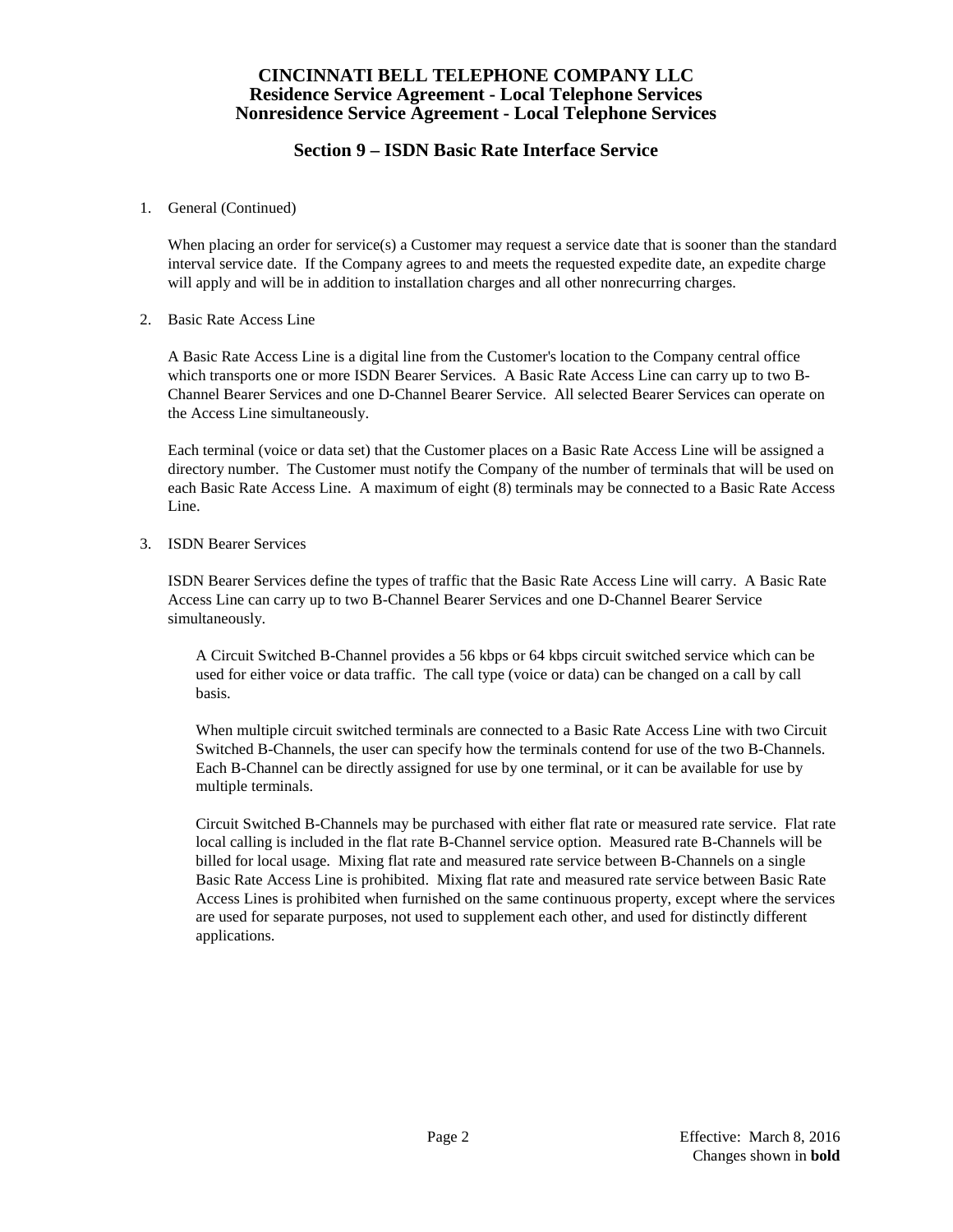# **Section 9 – ISDN Basic Rate Interface Service**

a. Circuit Switched B-Channel (Voice or Data) (Continued)

Circuit Switched B-Channels are provided with the following standard features:

1. Call Drop

This feature allows the user to disconnect the last party added to a conference call.

2. Call Hold

This feature allows the user to place a call on hold and retrieve it at a later time.

3. Call Transfer

This feature allows the user to transfer a call to another directory number. This feature is for use with voice calls only.

4. Calling Number Delivery

Displays the telephone number of the caller after the first ring.

5. Conference:

This feature allows the user to add a third party to an existing conversation. This feature is for use with voice calls only.

6. Display Service

This feature provides terminals which are equipped with a display screen with the time and date, and the ability to inspect the status of calls in progress.

7. Three Call References

Each circuit switched terminal will be offered the capacity to manage (hold, originate, terminate, or receive alerting) up to three calls at once. By placing an existing call on hold, the user can originate (or terminate) a second or third call.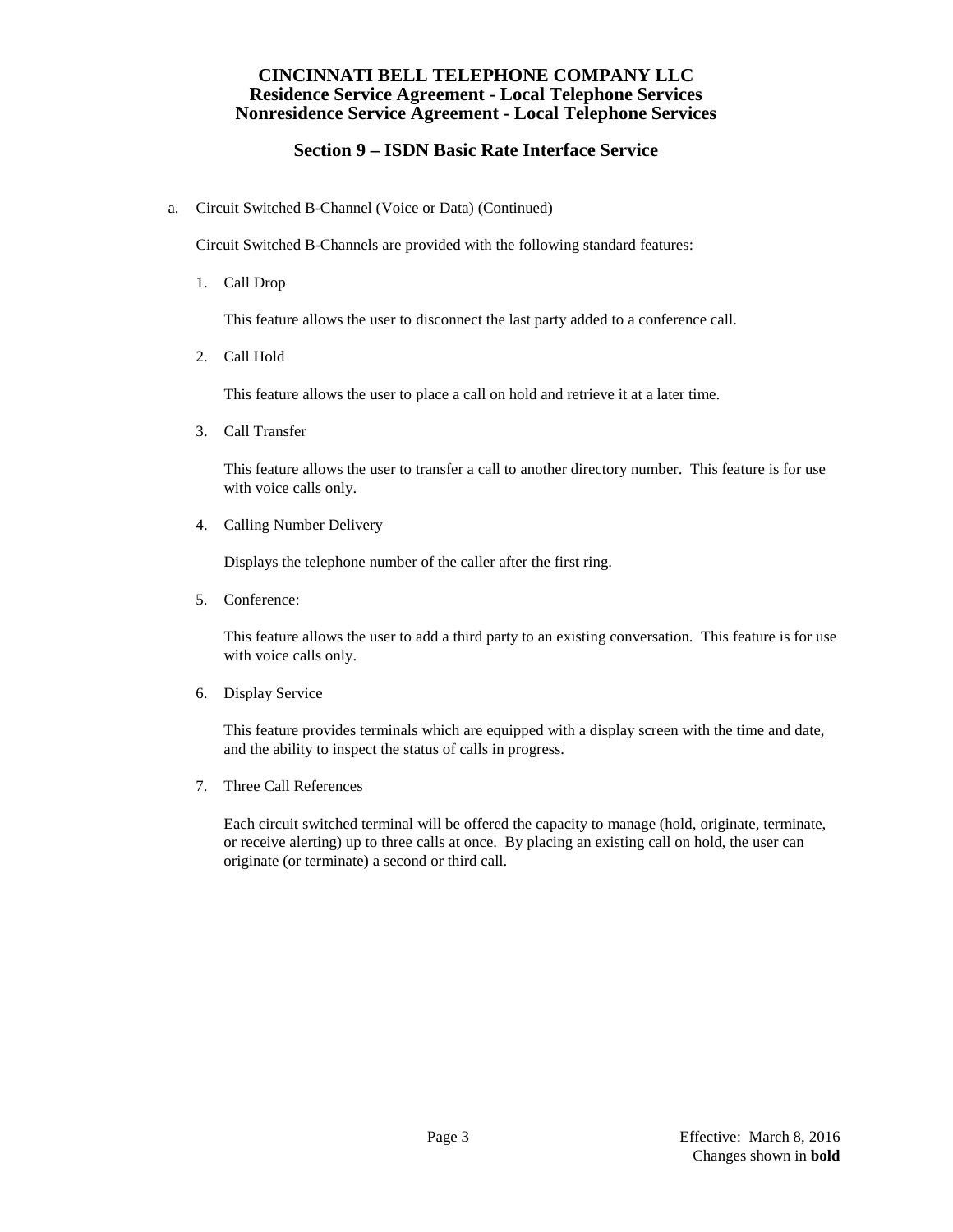### **Section 9 – ISDN Basic Rate Interface Service**

b. Packet Switched B-Channel

B-Channel Packet Service provides a 64 kbps connection to X.25 Packet.

Each B-Channel Packet terminal will be provided up to 24 logical channels. Each logical channel can carry an independent call with throughput of up to 19.2 kbps. If more than 24 logical channels are required, additional logical channels can be provided as found in A.4.b.2 of this section. Each logical channel may be established as one of the following types:

Two-way Switched Virtual Circuit (default) One-way Incoming Switched Virtual Circuit One-way Outgoing Switched Virtual Circuit Permanent Virtual Circuit (additional charge)

The following features are provided to B-Channel Packet Customers.

Fast Select Initiation Flow Control Parameter Negotiation Recognized Private Operating Agency (RPOA) Selection Reverse Charging Initiation Throughput Class Negotiation

The following configuration choices are available to B-Channel Packet Customers. Default values are used if the Customer has no preference except where noted.

Acknowledgement Timer Fast Select Acceptance Frame Window Size Idle Timer Maximum Packet Size Packet Window Size Recognized Private Operating Agency (RPOA) Preselection Reverse Charging Acceptance Throughput Class Selection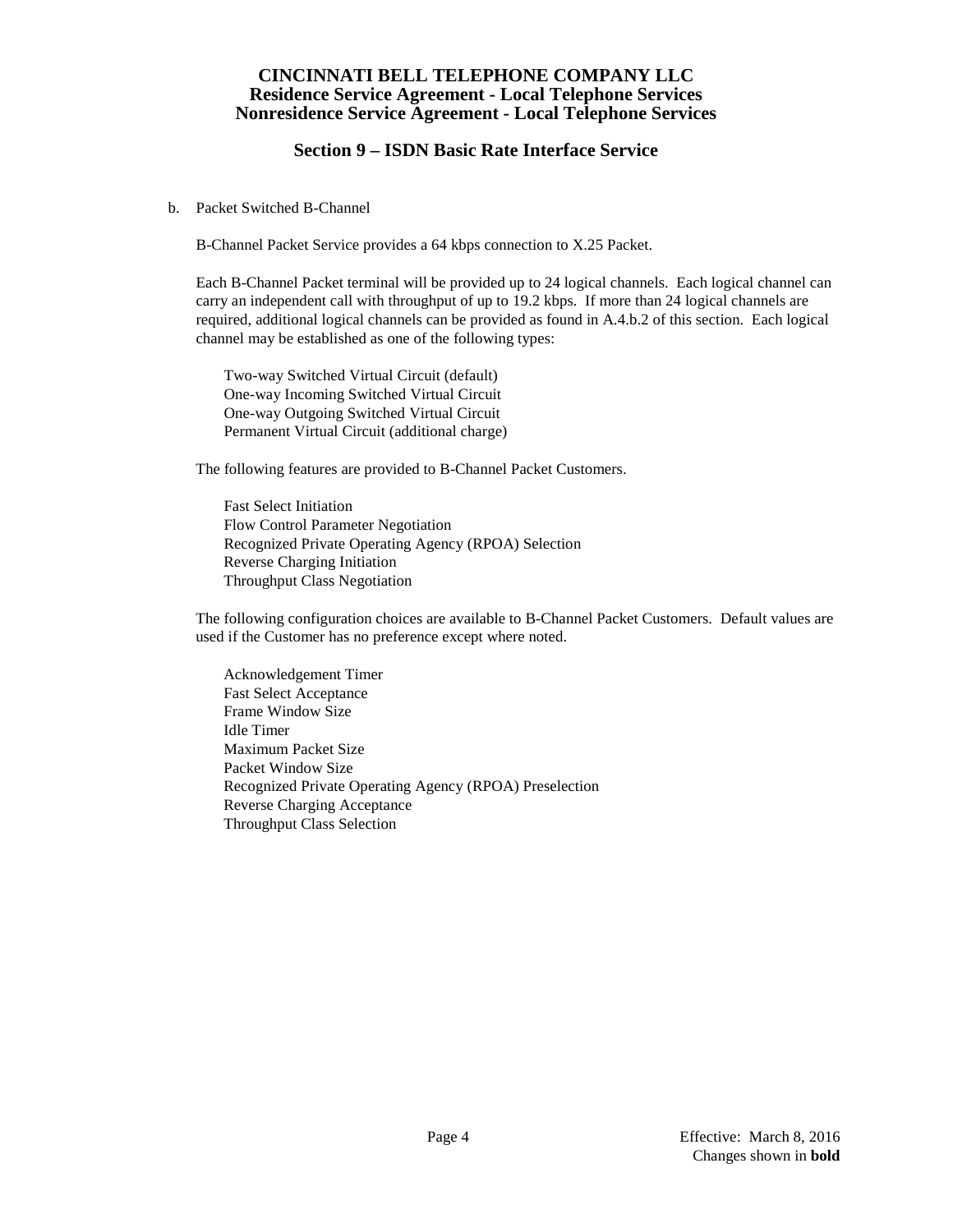# **Section 9 – ISDN Basic Rate Interface Service**

c. Packet Switched D-Channel

This service provides a connection to X.25 Packet over the 16 kbps D-Channel.

Each D-Channel Packet terminal will be provided with up to 8 logical channels. Each logical channel can carry a packet call with throughput of up to 9.6 kbps. Additional logical channels can be provided as found in part A.4.b.2 of this section. Each logical channel may be established as one of the following types:

Two-way Switched Virtual Circuit (default) One-way Incoming Switched Virtual Circuit One-way Outgoing Switched Virtual Circuit Permanent Virtual Circuit (additional charge)

The following features are provided to D-Channel Packet subscribers.

Fast Select Initiation Flow Control Parameter Negotiation Recognized Private Operating Agency (RPOA) Selection Reverse Charging Initiation Throughput Class Negotiation

The following configuration choices are available to D-Channel Packet subscribers.

Acknowledgement Timer Fast Select Acceptance Frame Window Size Idle Timer Maximum Packet Size Packet Window Size Recognized Private Operating Agency (RPOA) Preselection Reverse Charging Acceptance Throughput Class Selection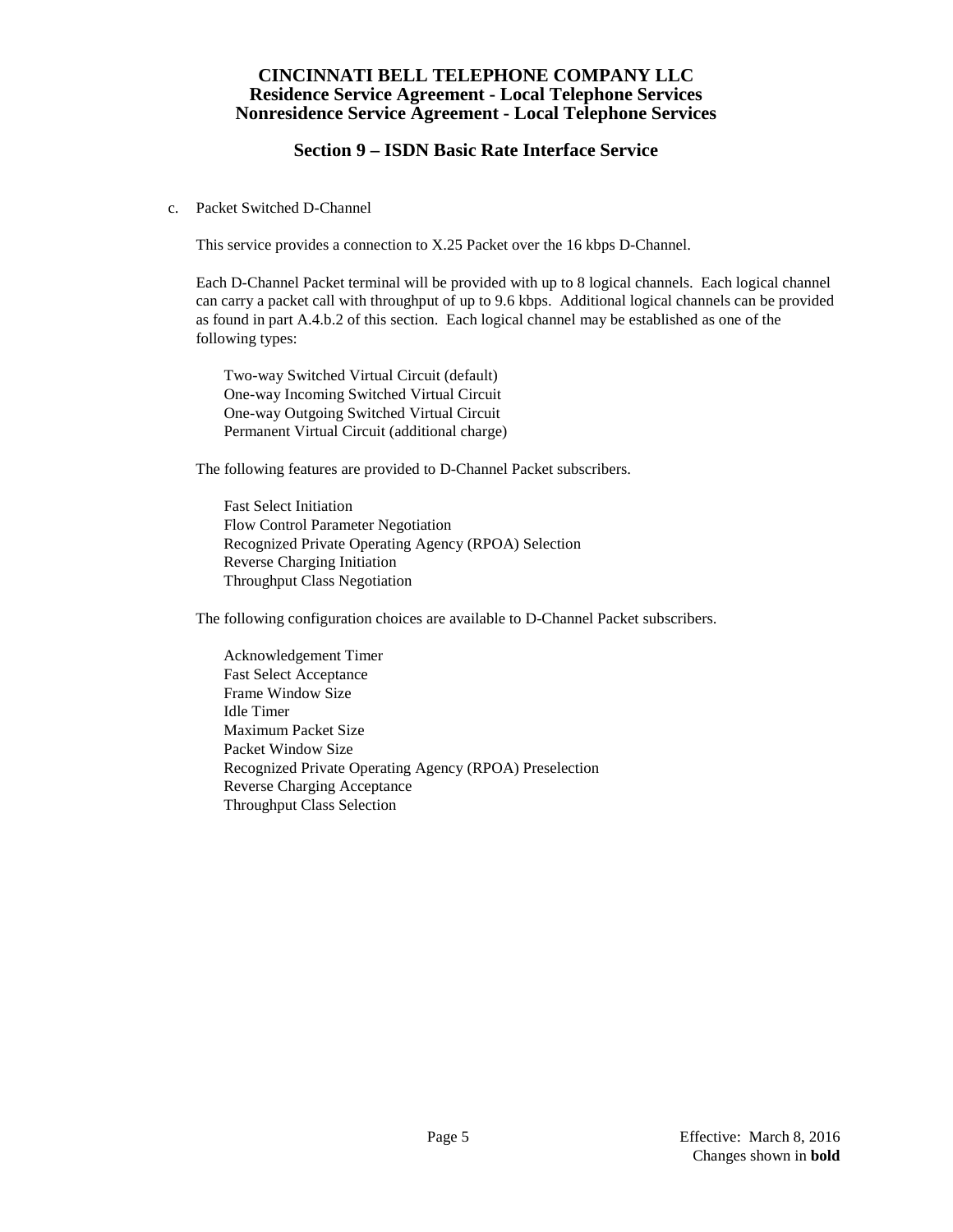# **Section 9 – ISDN Basic Rate Interface Service**

4. Optional Features

The features in this section are available to ISDN BRI customers at additional cost. For Basic Rate Access Lines with multiple terminals and/or multiple directory numbers, the features must be purchased separately for each directory number on which the feature is desired. Features only function on call references assigned to the directory number subscribing to the feature.

a. Circuit Switched B-Channel Options

The following optional features are available for use on Circuit Switched B-Channels:

1. Additional Call References

This feature provides the Customer with the ability to manage extra calls on an existing directory number. The Customer may specify the number of call references desired for the directory number.

2. Additional Directory Number

This feature provides the Customer with an extra call reference with a unique directory number. This feature is only available to EKTS subscribers.

3. Call Pickup

This feature allows a user to answer any call within a Customer defined call pickup group. This feature is for use with voice calls only.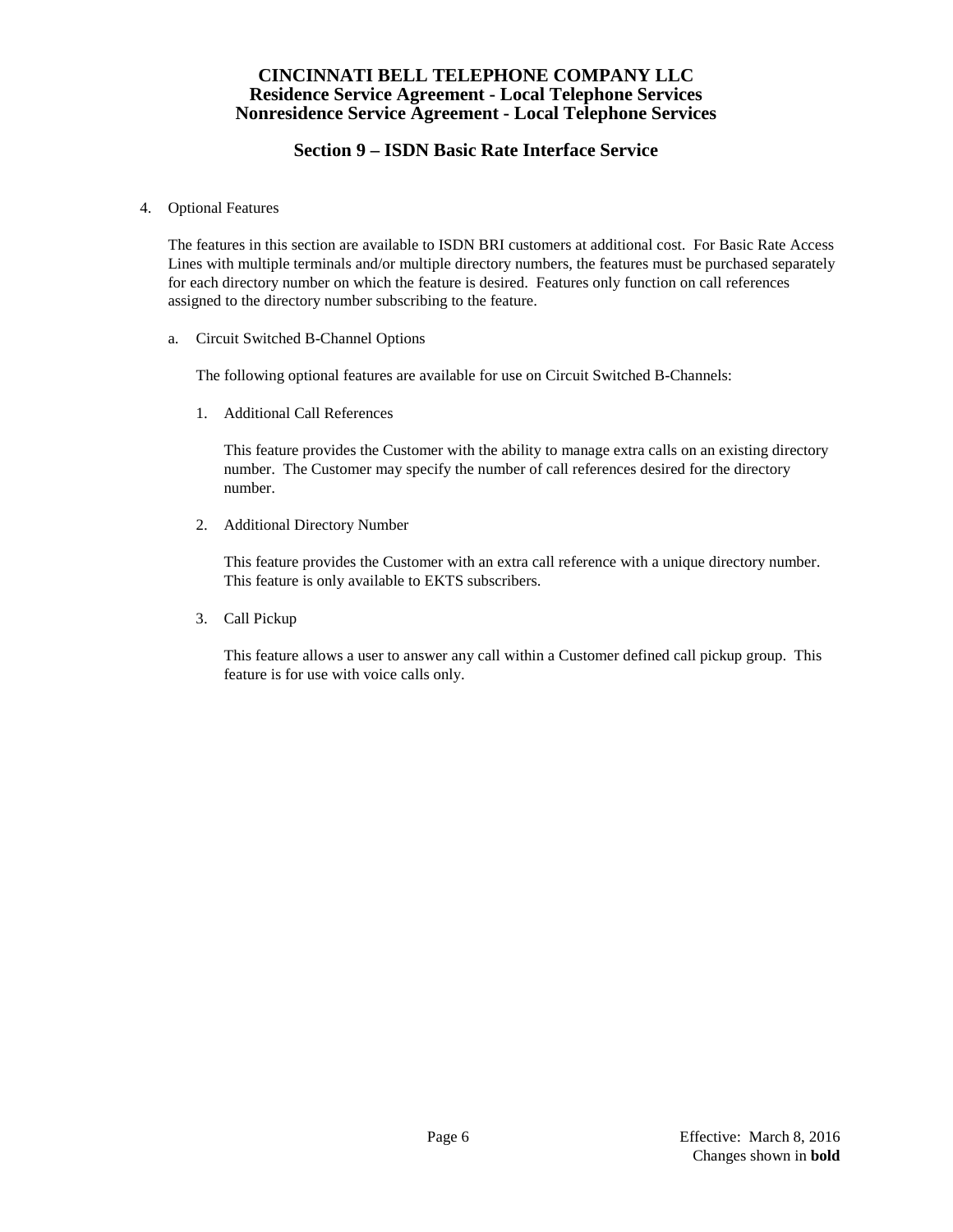# **Section 9 – ISDN Basic Rate Interface Service**

- a. Circuit Switched B-Channel Options (Continued)
	- 4. Electronic Key Telephone Service (EKTS)

This feature provides a group of features that increases the user's voice terminal flexibility and offers the functionality of a key system to groups of users subscribing to EKTS.

a. Abbreviated Ringing and Delayed Ringing

When multiple terminals share a directory number, the Customer can specify one or more of the terminals to receive Abbreviated Ringing and one or more of the terminals to receive Delayed Ringing. When a call attempts to terminate to the shared DN, the Abbreviated Ringing terminals will ring immediately. If the call remains unanswered after a pre-specified time, the Abbreviated Ringing terminals will stop ringing and the Delayed Ringing terminals will begin ringing. The Delayed Ringing terminals will continue to ring until the call is answered or abandoned.

b. Automatic Bridged Call Exclusion

This is a privacy feature that allows a Customer to specify, on an EKTS group basis, that no other user can bridge on to calls. On a call by call basis, this feature can be disabled to allow bridging to occur.

c. Bridging

When one EKTS user originates or receives a call on a shared directory number, bridging allows other terminals sharing that DN to bridge on to that active call.

d. Intercom Calling

This feature allows an EKTS user to call other terminals in the EKTS group with one or two digit dialing.

e. Manual Bridged Call Exclusion

This is the opposite of Automatic Bridged Call Exclusion. On a call by call basis the user can restrict bridging.

f. Shared Directory Numbers

This feature allows EKTS terminals to share one or more directory numbers (DNs). Originating and terminating calls on one terminal affect all terminals sharing that DN. The shared DNs can have multiple call appearances, multiple calls can exist on one DN, and more than one terminal sharing the DN can have a call active on that shared DN.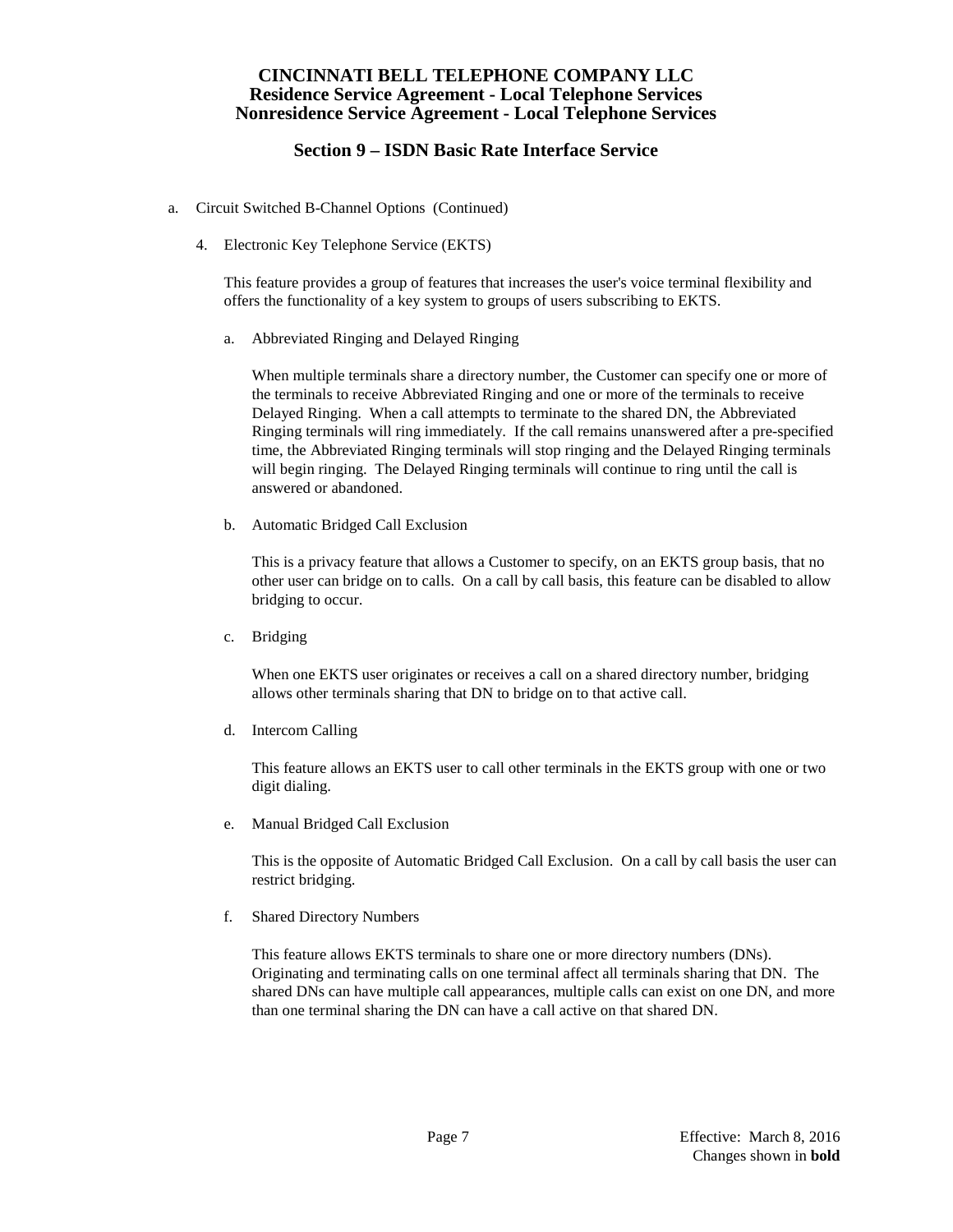# **Section 9 – ISDN Basic Rate Interface Service**

- a. Circuit Switched B-Channel Options (Continued)
	- 5. Hunting

This feature provides for a predefined search for an idle terminal to which a call can be completed. Terminals subscribing to hunting may not have multiple call references. Customers desiring Uniform Call Distribution (UCD) must first purchase hunting, and then purchase UCD.

6. Six Party Conference Calling

This feature provides the ability to create a conference call with up to six parties. This feature is for use with voice calls only.